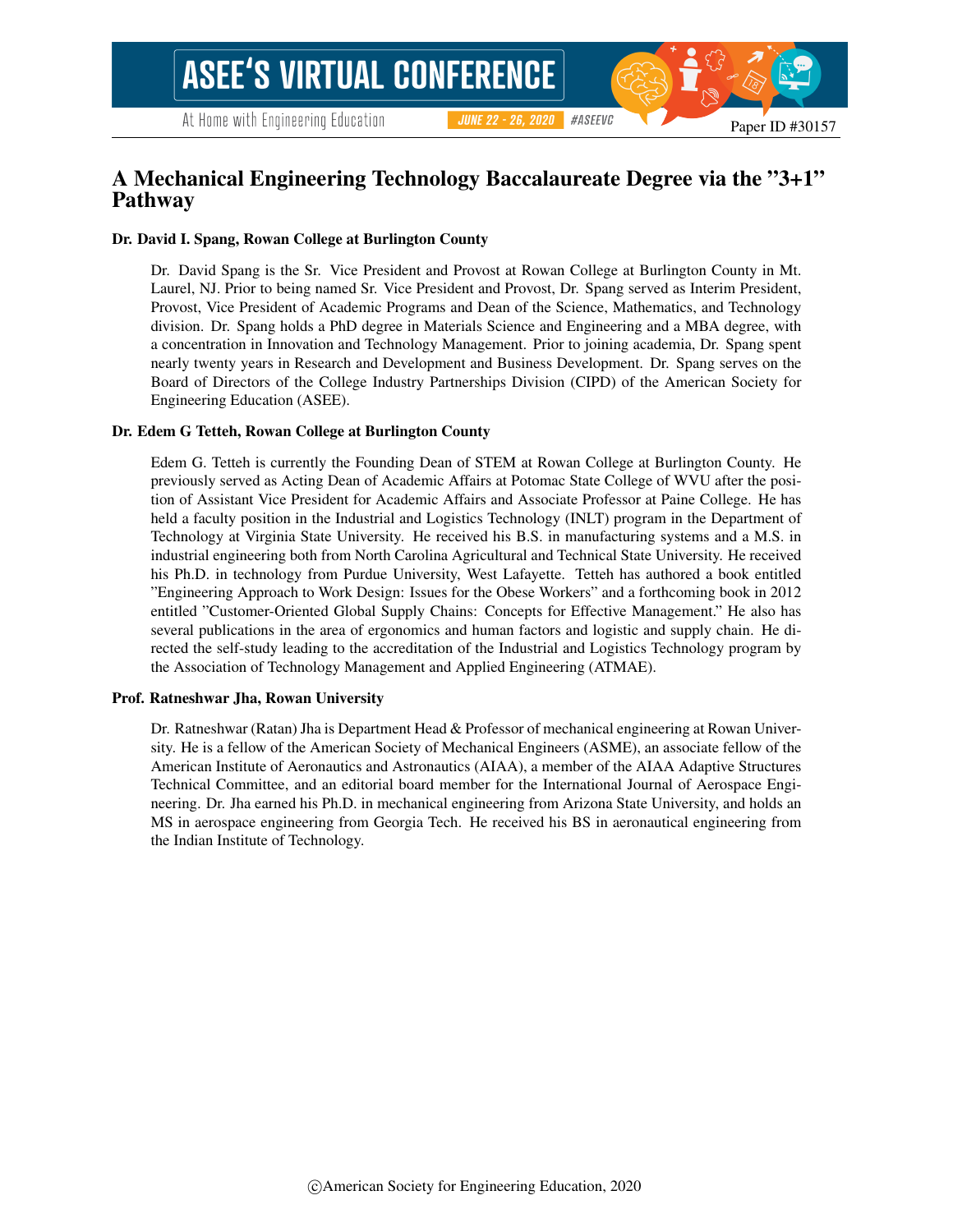# **A Mechanical Engineering Technology Baccalaureate Degree via the "3+1" Pathway**

#### Abstract

Institutions of higher education that seek to provide affordable degree pathways that are aligned with the needs of industry, and ultimately prepare students for employment, must strive to develop innovative partnerships and educational delivery modes. This paper details the fulfillment of the goals and objectives of a multi-year project, between a two-year college and a research university, that has resulted in the creation of an associate to baccalaureate degree " $3+1$ " pathway in mechanical engineering technology. The degree pathway is based on a strong alignment with industry-defined requirements and emphasizes both technical and non-technical skills and competencies. Rigorous assessment methodologies have been included in both programs and will ensure the consistency of learning outcomes between both institutions. Both the associate and baccalaureate degree are supported by an applications database that directly links course content with industry practice in a clear and effective manner. The project's sustainability plan will be highlighted, including: increased enrollment and the use of studentgenerated tuition and fees; the leveraging of existing resources, including equipment, facilities, and personnel; outreach, recruitment, and job placement supported by industry partners; and an online tutorial for the applications library to ensure consistent training and implementation after the completion of the project. This novel and innovative educational delivery model will allow students to achieve a high-quality baccalaureate degree in mechanical engineering technology for close to the cost of a single year at some institutions.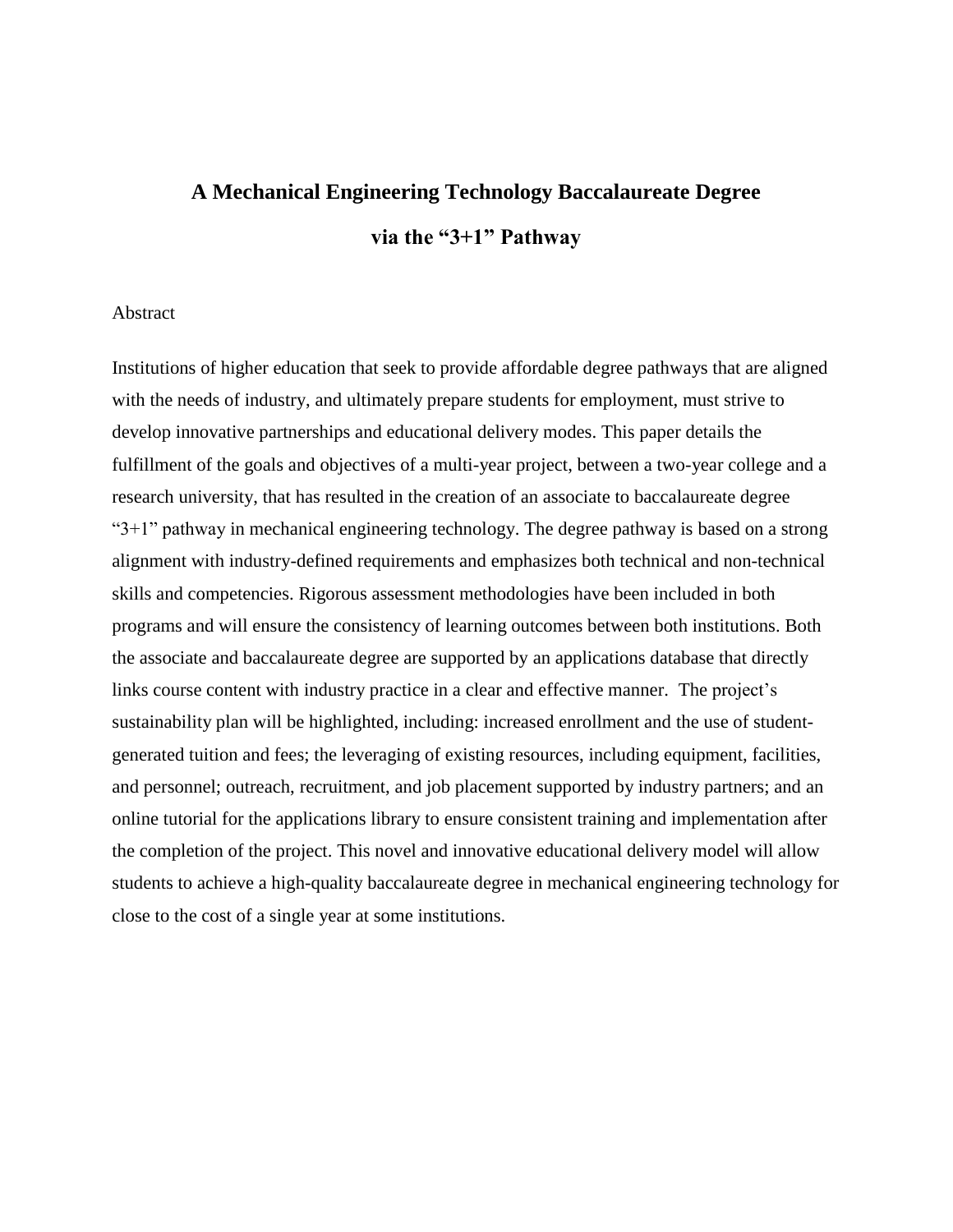#### Background

Numerous collaborations between higher education institutions and industry partners have been created in recent years with the purpose of aligning curriculum, and more importantly studentgained competencies, with the actual skills needed by employers (1,2). These models seek to increase the value of a higher education and minimize the degree of on-site and on-the-job training that must be delivered to a new employee after hiring.

Specifically, the skills and competencies supporting the Advanced Manufacturing sector have been shown to be in high demand and are the focus of the current project under National Science Foundation (NSF) Advanced Technological Education (ATE) grant No.1601487.

The goals and objectives of the NSF grant project are listed in Table I.

| <b>GOAL 1</b> | To strengthen an Engineering Technology program serving the southern New Jersey<br>region.                                                                                                                                                                                                                                                                                                                                                                                                      |
|---------------|-------------------------------------------------------------------------------------------------------------------------------------------------------------------------------------------------------------------------------------------------------------------------------------------------------------------------------------------------------------------------------------------------------------------------------------------------------------------------------------------------|
| Objective 1.1 | Highlight technical and non-technical (soft) skills across the curriculum; align with industry<br>needs, including student work-based learning opportunities such as undergraduate research<br>projects and internships.                                                                                                                                                                                                                                                                        |
| Objective 1.2 | Develop an applications library (real examples of STEM principles for instructional practices)<br>as a resource for faculty to support relevant curriculum by presenting industry-relevant<br>competencies, techniques and images that meet predetermined learning outcomes.                                                                                                                                                                                                                    |
| Objective 1.3 | Strengthen career pathways throughout, and partnerships between, regional higher education<br>institutions, secondary schools, and industry partners. Activities will include the creation of<br>advisory committees, student work-based learning activities, and job placement support. Focus<br>will be on job placement and recruitment support for graduates and industry partners.<br>Additional emphasis will be on successful job placement for underrepresented student<br>populations. |
| <b>GOAL 2</b> | To serve as a conduit for the creation of programs and educational pathways that<br>address unmet training needs and the needs of emergent high growth industries.                                                                                                                                                                                                                                                                                                                              |
| Objective 2.1 | Create a new academic program in Advanced Manufacturing (Associates Degree and a<br>stackable certificate) by developing new curriculum through the adaptation of relevant models<br>from national and regional NSF ATE programs, to support the Engineering Technology (ET)<br>educational needs in the region.                                                                                                                                                                                |
| Objective 2.2 | Establish an Advanced Manufacturing training facility with input from industry leaders and<br>educators to collaborate and produce skilled competent workers for industry.                                                                                                                                                                                                                                                                                                                      |

#### Table I. Goals of the Project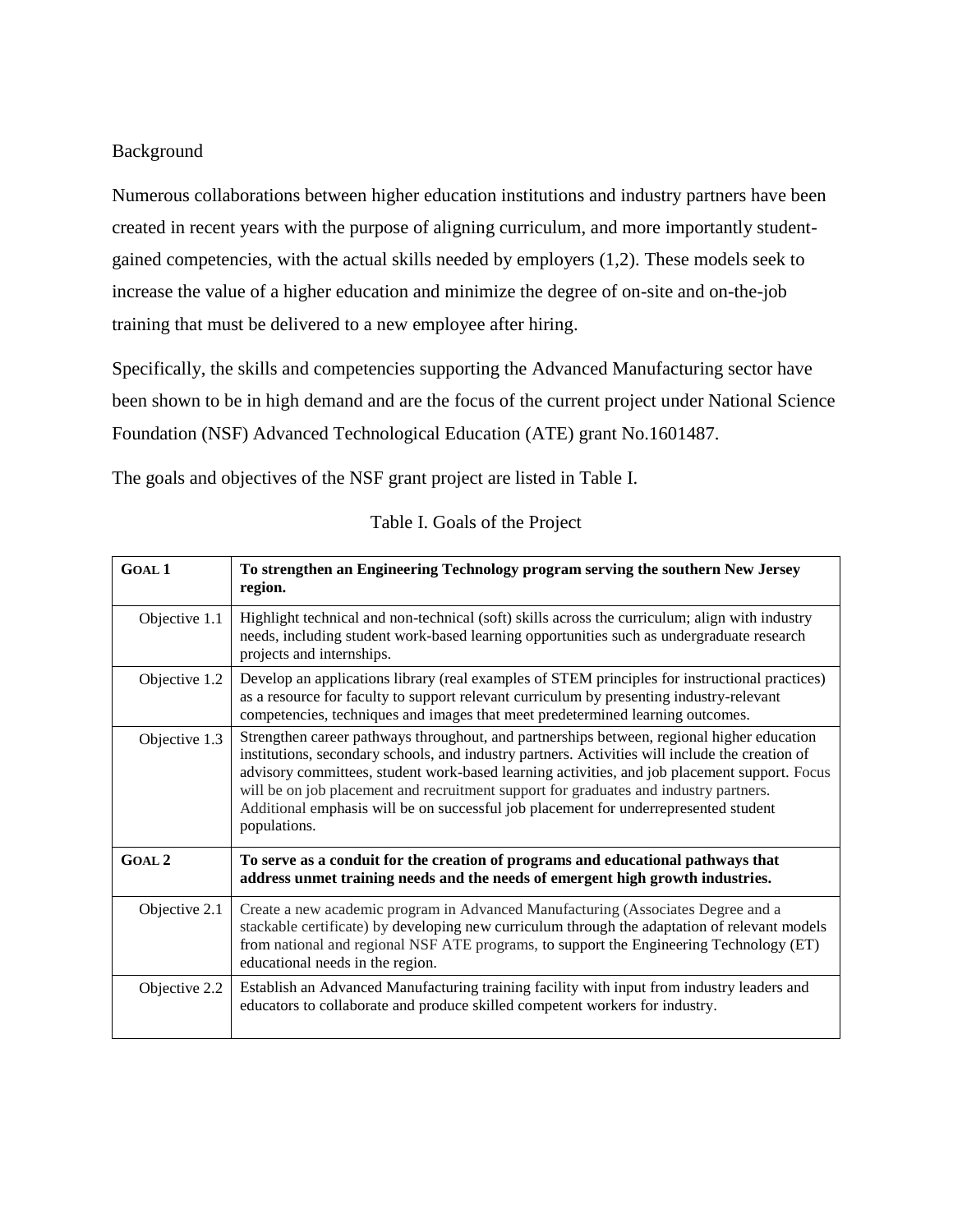Within the current effort, the definition of advanced manufacturing includes the "Use of innovative technologies to create existing products and the creation of new products. Advanced manufacturing can include production activities that depend on information, automation, computation, software, sensing, and networking" (3).

While a national need has been demonstrated for graduates and employees with advanced manufacturing skills (4,5), a regional need has been demonstrated as well for New Jersey. According to the Department of Labor and Workforce Development, New Jersey's Advanced Manufacturing Cluster contributed nearly \$33.1 billion to the Gross Domestic Product in 2014, or about 6.6% of all output (6). Further New Jersey Advanced Manufacturing statistics include that approximately two-thirds of all manufacturing jobs are classified as advanced, average wages paid in many advanced manufacturing industries are above the statewide private sector average, and there were nearly 157,000 employees in the advanced manufacturing sector in 2015. Advanced Manufacturing industries within this sector include food, chemical, and machinery manufacturing as well as fabricated metal and computer and electronic product manufacturing.

The above statistics further reinforce the motivating rationale for the current project, namely that there is a critical need for students to achieve the identified skills and competencies required by a critical and robust regional and statewide industry, i.e. advanced manufacturing.

Rowan College at Burlington County (RCBC) and Rowan University (RU) have conducted past forums with New Jersey State and regional industry partners and have similarly made direct observations supporting the fact that there is a tremendous need for graduates to possess the skills and competencies valued by industry.

The intellectual merit and broader impact of the project involve the creation of new degree pathways that are structured in a "3+1" format, where RCBC will deliver the first three years of the program, after which students will transfer to RU as seniors, and complete the fourth year on RCBC's campus at a discounted tuition rate. This innovative delivery model is supported by the recommendations of the NJ State College Affordability Study Commission (7) in which the creation of "3+1" degree programs was identified as an opportunity to make college more affordable.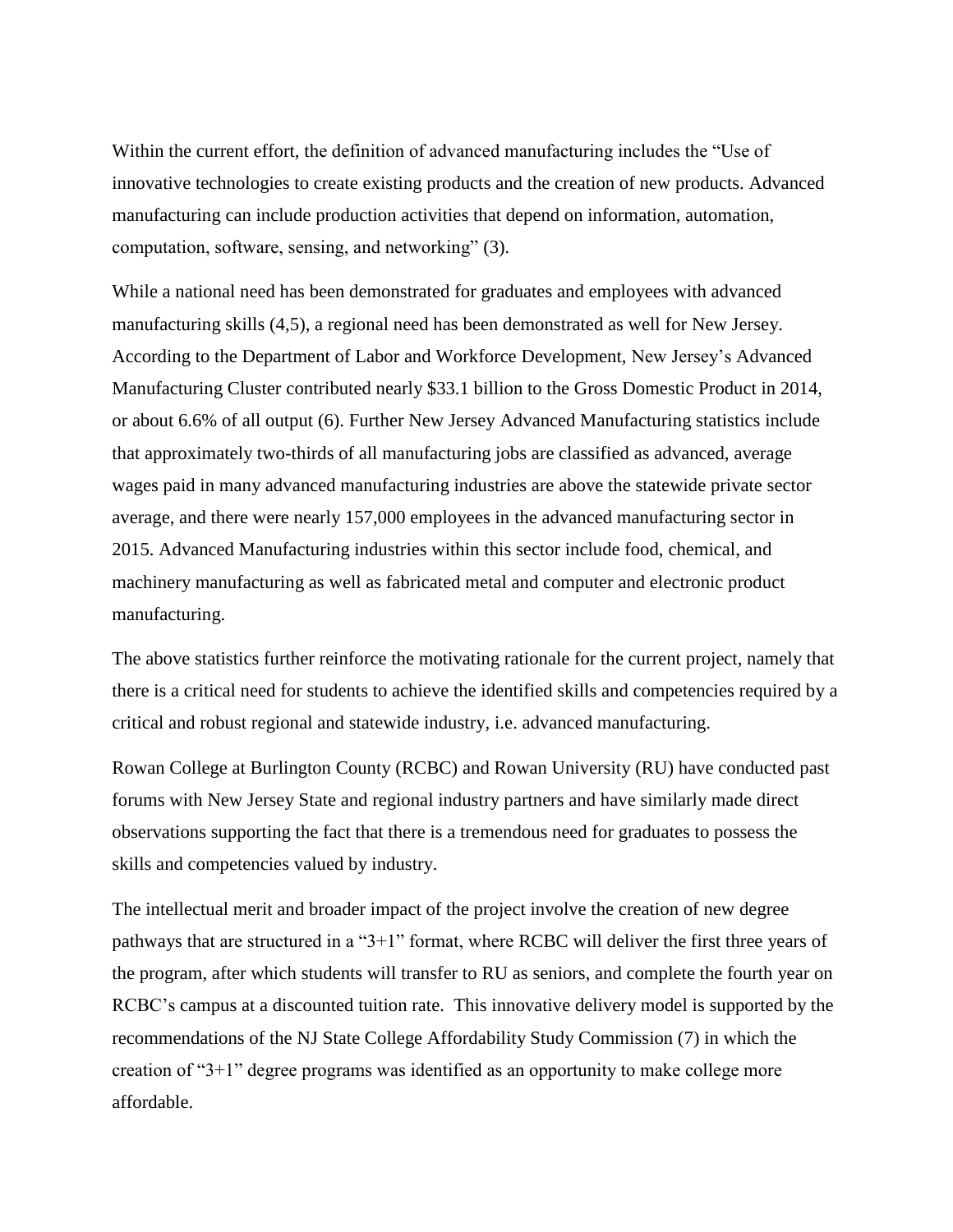In order to serve as a conduit for the creation of programs and educational pathways that address unmet training needs and the needs of emerging high-growth industries, RCBC, RU, and secondary school partners have created an education-to-employment pathway within the advanced manufacturing discipline. This guided pathway emphasizes the skills and competencies valued by industry and will allow students to reach significant milestones as they progress by earning discrete certificates that may be combined to partially meet the requirements of the associates and baccalaureate degree. Students will have the opportunity to earn these certificates leading to an associate degree at RCBC, and then move toward the baccalaureate degree at RU. Furthermore, there will be opportunities for students to begin earning college credit while still in high school.

The planned education-to-employment pathway will be strengthened by the close partnership between RCBC and RU in both "2+2" and "3+1" program offerings. In these programs, students can complete their first two-years at RCBC and the remaining two-years at RU in " $2+2$ " programs, or the first three-years at RCBC and their senior year at RU for "3+1" programs, respectively. It is planned that RU will deliver the senior year of select programs on the RCBC campus as part of the "3+1" program, including mechanical engineering technology with a concentration in advanced manufacturing.

Associate to Baccalaureate "3+1" Pathway

Associate of Applied Science in Mechanical Engineering Technology

The purpose of the Associate of Applied Science degree in Mechanical Engineering Technology (AAS.MET) is to prepare graduates to possess knowledge, problem solving ability, and hands-on skills to enter careers in the design, installation, manufacturing, testing, evaluation, technical sales, or maintenance of mechanical systems. Furthermore, associate degree programs must demonstrate that graduates can apply specific program principles to the specification, installation, fabrication, test, operation, maintenance, sales, or documentation of basic mechanical systems depending on program orientation and the needs of their constituents (8).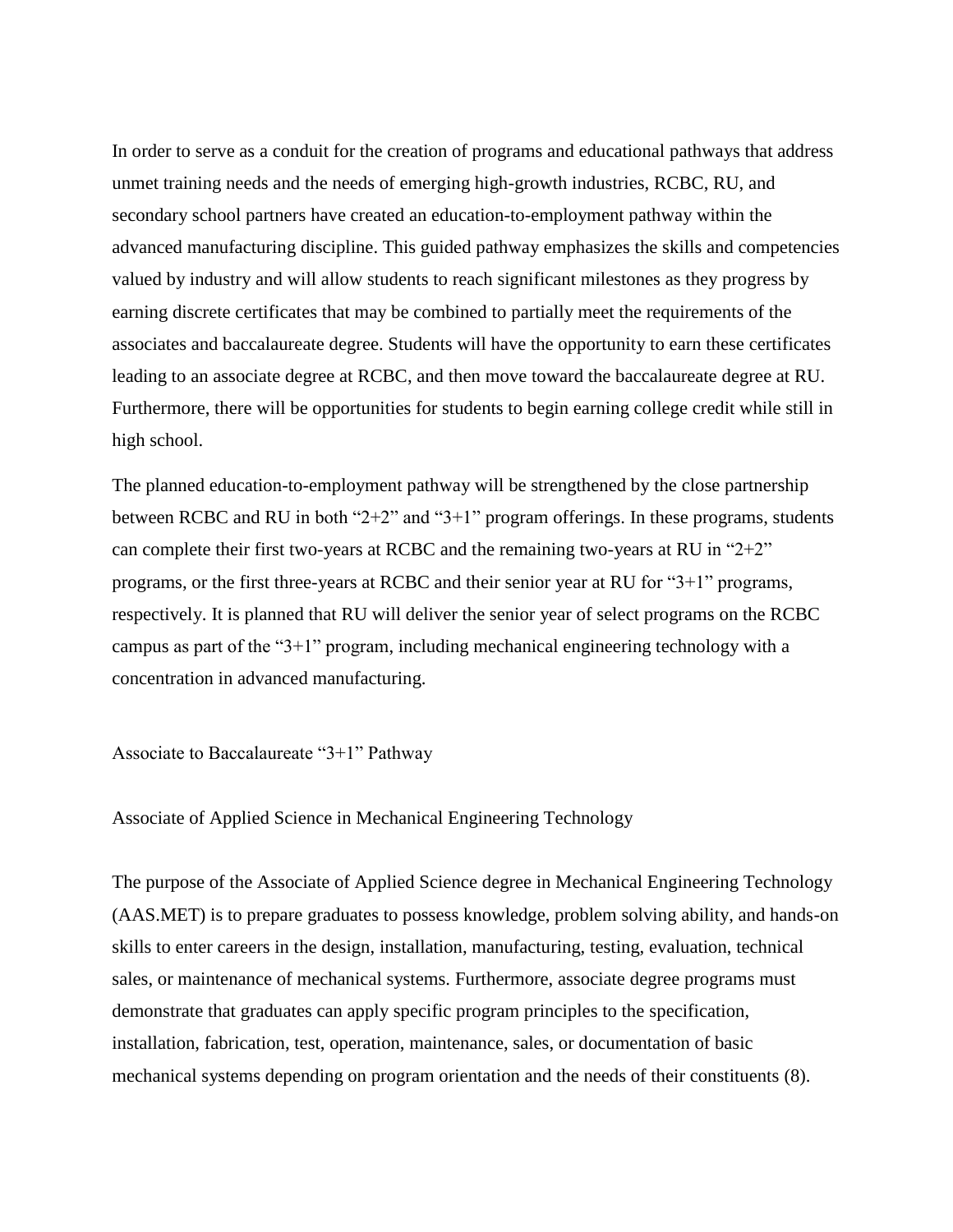MET programs, according to the Accreditation Board for Engineering and Technology, Engineering Technology Accreditation Commission (ABET-ETAC), must have an applied basis in engineering mechanics/sciences.

The AAS degree in MET will have a concentration in Advanced Manufacturing and will focus on MET principles which serve the developing industrial areas that are highly reliant on computer controlled and automated systems, as well as those making use of novel technologies including big data analytics, automation and robotics, additive manufacturing, advanced materials, and biotechnologies.

The program is designed to be a two-year (AAS) degree that is transferable to the junior year of a Bachelor of Science degree program in Mechanical Engineering Technology (MET) that has been developed through a partnership with Rowan University.

Bachelor of Science in Mechanical Engineering Technology

At Rowan University, the Mechanical Engineering program has the highest enrollment of all engineering majors, and it turns away large numbers of highly-qualified students every year, owing to space and staffing limitations. Offering Mechanical Engineering Technology, as a "3+1" completion program, at RCBC will help to satisfy increasing student demand as well as provide employers in the state of NJ with a new source of highly skilled and talented workers.

Graduates of baccalaureate programs in MET are expected to possess knowledge, problem solving ability, and hands-on skills to enter careers in the design, installation, manufacturing, testing, evaluation, technical sales, or maintenance of mechanical systems. Baccalaureate degree graduates typically have strengths in the analysis, applied design, development, implementation, or oversight of more advanced mechanical systems and processes. Baccalaureate degree programs must demonstrate that graduates can apply specific program principles to the analysis, design, development, implementation, or oversight of more advanced mechanical systems or processes depending on program orientation and the needs of their constituents. The Program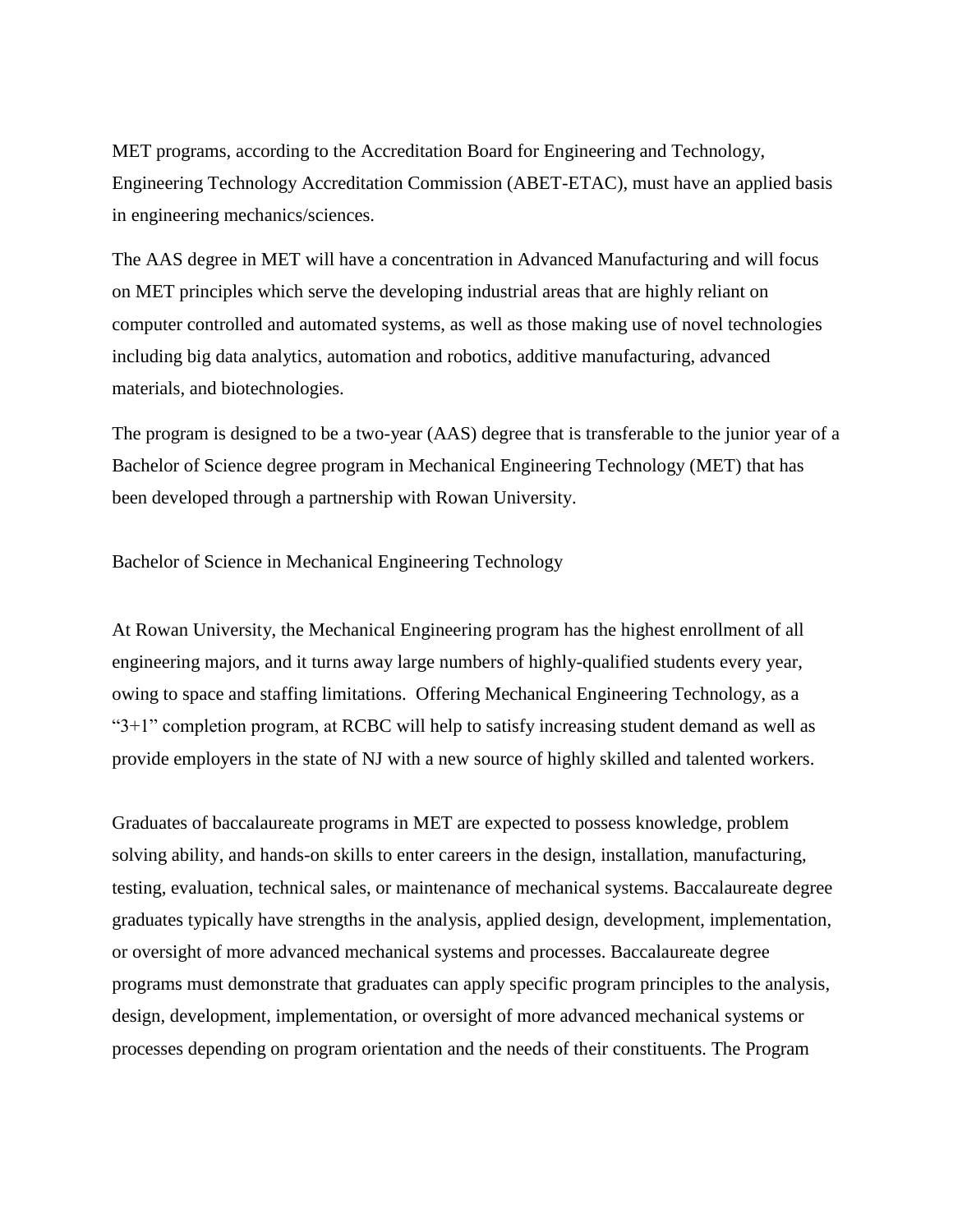Educational Outcomes for associate and baccalaureate degree programs (ABET-ETAC) are outlined in Table II.

|            | <b>Associate Degree Programs</b>                  | <b>Baccalaureate Degree Programs</b>            |
|------------|---------------------------------------------------|-------------------------------------------------|
| <b>PEO</b> |                                                   |                                                 |
| a.         | Application of principles of geometric            | Application of principles of geometric          |
|            | dimensioning and tolerancing.                     | dimensioning and tolerancing.                   |
| b.         | Use of computer aided drafting and design         | Use of computer aided drafting and design       |
|            | software.                                         | software.                                       |
| c.         | Selection, set-up, and calibration of measurement | Perform selection, set-up, and calibration of   |
|            | tools/instrumentation.                            | measurement tools/instrumentation.              |
| d.         | Preparation of laboratory reports and systems     | Elements of differential and integral calculus. |
|            | documentation associated with development,        |                                                 |
|            | installation, or maintenance of mechanical        |                                                 |
|            | components and systems.                           |                                                 |
| e.         | Basic familiarity and use of industry codes,      | Manufacturing processes.                        |
|            | specifications, and standards.                    |                                                 |
| f.         | Use of basic engineering mechanics.               | Material science and selection.                 |
| g.         | An integrating or capstone experience utilizing   | Solid mechanics (such as statics, dynamics,     |
|            | skills acquired in the program.                   | strength of materials, etc.).                   |
| h.         | Not applicable                                    | Mechanical system design.                       |
| i.         | Not applicable                                    | Thermal sciences (such as thermodynamics,       |
|            |                                                   | fluid mechanics, heat transfer, etc.).          |
| j.         | Not applicable                                    | Electrical circuits (ac and dc) and electronic  |
|            |                                                   | controls.                                       |
| k.         | Not applicable                                    | Application of industry codes, specifications   |
|            |                                                   | and standards.                                  |
| 1.         | Not applicable                                    | Technical communications typically used in      |
|            |                                                   | preparation of engineering proposals, reports,  |
|            |                                                   | and specifications.                             |

Table II. Program Educational Objectives (PEO's) for Associate and Baccalaureate degrees (8)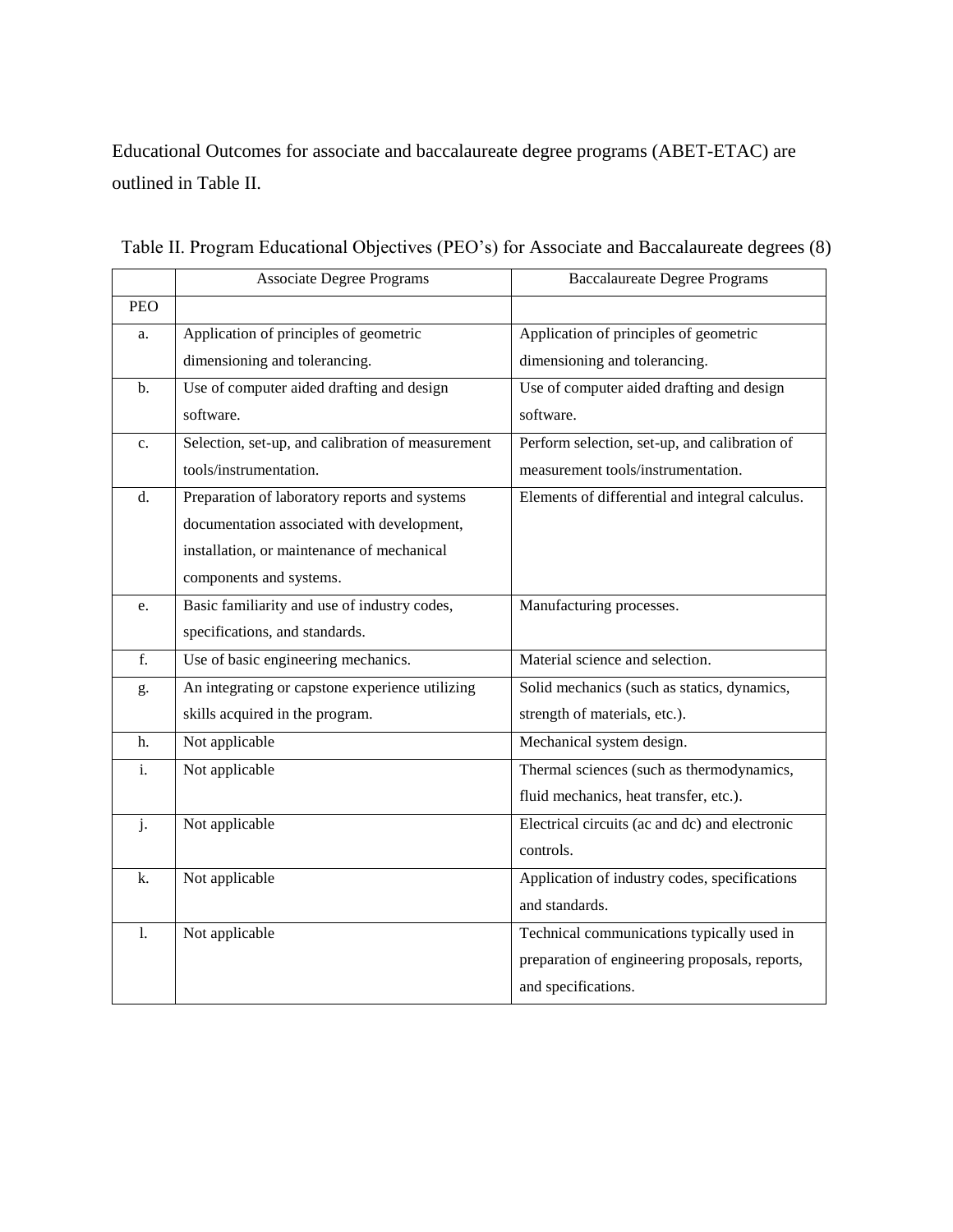The Student Outcomes for associate and baccalaureate degree programs (ABET-ETAC) are similar and are outlined in Table III.

|                  | <b>Associate Degree Programs</b>                   | <b>Baccalaureate Degree Programs</b>             |
|------------------|----------------------------------------------------|--------------------------------------------------|
| Outcome          |                                                    |                                                  |
| 1.               | An ability to apply knowledge, techniques, skills  | An ability to apply knowledge, techniques,       |
|                  | and modern tools of mathematics, science,          | skills and modern tools of mathematics,          |
|                  | engineering, and technology to solve well-defined  | science, engineering, and technology to solve    |
|                  | engineering problems appropriate to the            | broadly-defined engineering problems             |
|                  | discipline.                                        | appropriate to the discipline.                   |
| 2.               | An ability to design solutions for well-defined    | An ability to design systems, components, or     |
|                  | technical problems and assist with the engineering | processes meeting specified needs for broadly-   |
|                  | design of systems, components, or processes        | defined engineering problems appropriate to      |
|                  | appropriate to the discipline.                     | the discipline.                                  |
| 3.               | An ability to apply written, oral, and graphical   | An ability to apply written, oral, and graphical |
|                  | communication in well-defined technical and non-   | communication in broadly-defined technical       |
|                  | technical environments; and an ability to identify | and non-technical environments; and an ability   |
|                  | and use appropriate technical literature.          | to identify and use appropriate technical        |
|                  |                                                    | literature.                                      |
| $\overline{4}$ . | An ability to conduct standard tests,              | An ability to conduct standard tests,            |
|                  | measurements, and experiments and to analyze       | measurements, and experiments and to analyze     |
|                  | and interpret the results.                         | and interpret the results to improve processes.  |
| 5.               | An ability to function effectively as a member of  | An ability to function effectively as a member   |
|                  | a technical team.                                  | as well as a leader on technical teams.          |

|  | Table III. Student Outcomes for Associate and Baccalaureate Degree Programs |  |  |  |  |
|--|-----------------------------------------------------------------------------|--|--|--|--|
|  |                                                                             |  |  |  |  |

The Engineering Technology Curriculum

The goal of RCBC's Engineering Technology pathway is to produce graduates who are able to obtain employment as a technologist or transfer to a four-year college. In addition, graduates will be technically competent, able to communicate effectively, work well with others and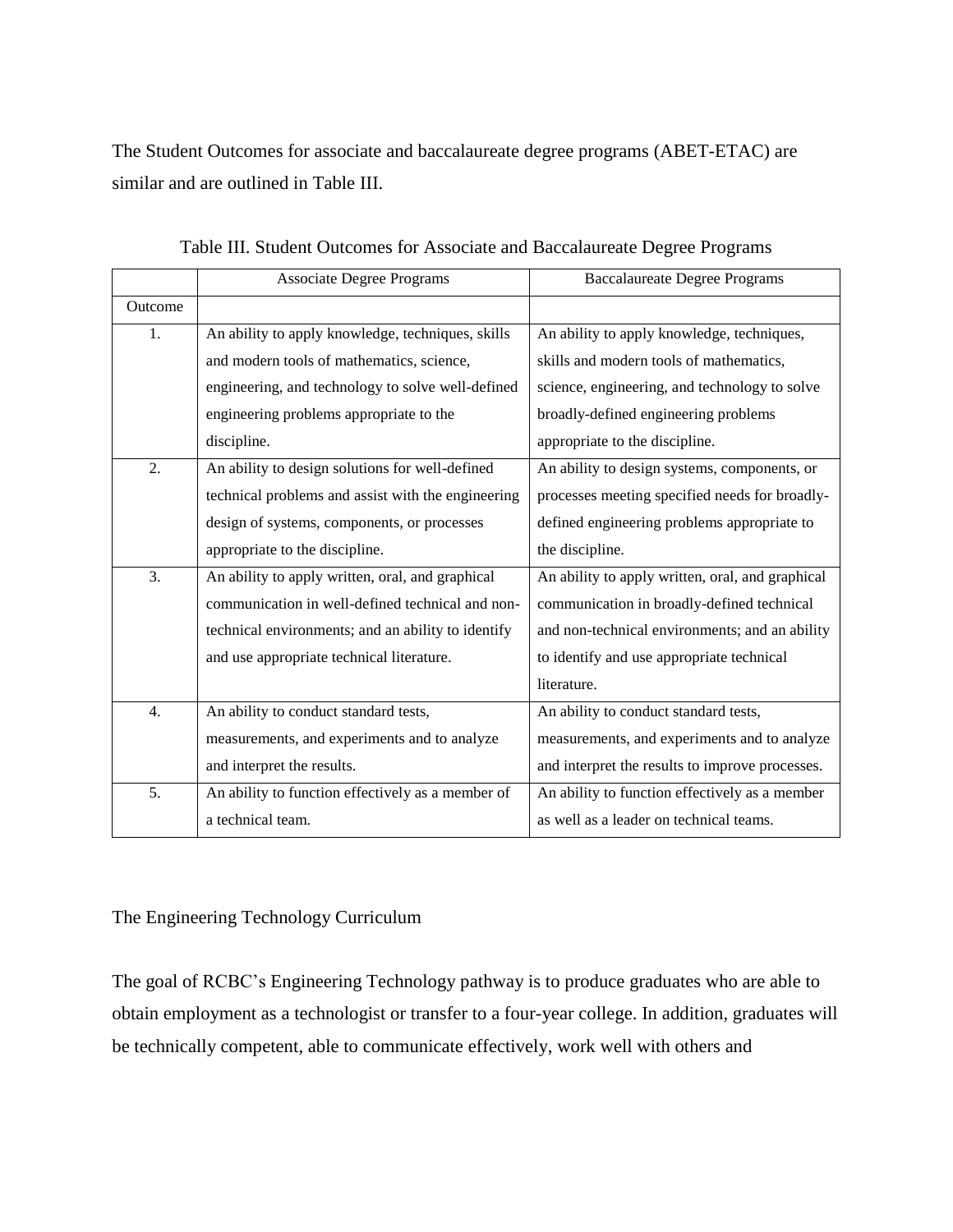demonstrate professionalism. Additionally, students will understand how products and machinery work on a detailed level.

In considering the entire "3+1" pathway from associate degree to baccalaureate degree, both levels of ABET-ETAC program and student outcomes have been considered in creating the new MET curriculum in anticipation of seeking ABET accreditation.

Table IV. outlines the four-year MET degree pathway within the "3+1" framework, with years 1- 3 delivered by RCBC and year 4 delivered by Rowan University.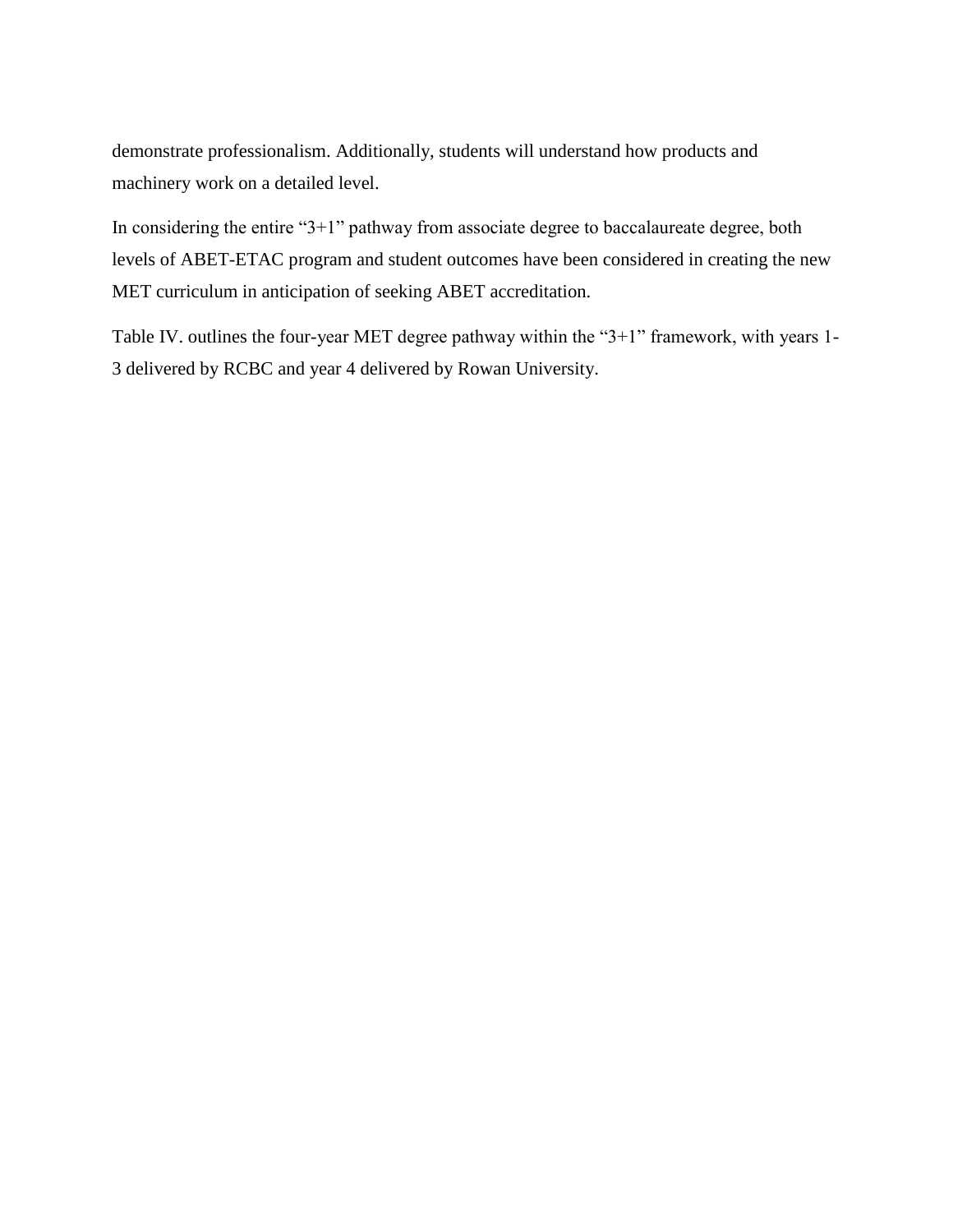## Table IV. Four-Year MET Degree Pathway within the "3+1" Framework

|                                                 |               |     |                                | <b>Mechanical Engineering Technology</b>             |                                    |  |                |
|-------------------------------------------------|---------------|-----|--------------------------------|------------------------------------------------------|------------------------------------|--|----------------|
|                                                 | As of 4/15/19 |     |                                |                                                      |                                    |  |                |
|                                                 |               |     |                                | <b>FIRST YEAR- RCBC</b>                              |                                    |  |                |
| <b>FALL</b>                                     |               |     | <b>CR</b>                      | <b>SPRING</b>                                        |                                    |  | <b>CR</b>      |
| Freshman Engineering Clinic   EGR 151           |               |     | 2                              | Freshman Engineering Clinic II EGR 152               |                                    |  | $\overline{2}$ |
| Precalculus (Inc. Trig, LA) MTH 130             |               |     | 4                              | Calculus I & Analytical Geometry MTH 118             |                                    |  | 4              |
| General Chemistry I w/Lab CHE 115/116           |               |     | 4                              | Humanistic Lit: Society, Ethics & Technology SOC 160 |                                    |  | 3              |
| College Comp   ENG 101                          |               |     | 3                              | Intro to Mechanical Design MET 220                   |                                    |  | 3              |
| Introduction to Computer Science CSE 110(*)     |               |     | 4                              |                                                      | Artistic Literacy: ART/MUS/THR 101 |  |                |
| *Must be C++ or Java Based                      |               |     |                                |                                                      |                                    |  |                |
| <b>TOTAL</b>                                    |               |     | 17                             | <b>TOTAL</b>                                         |                                    |  | 15             |
|                                                 |               |     |                                |                                                      |                                    |  |                |
|                                                 |               |     |                                | <b>SECOND YEAR-RCBC</b>                              |                                    |  |                |
| <b>FALL</b>                                     |               |     | <b>CR</b>                      | <b>SPRING</b>                                        |                                    |  | <b>CR</b>      |
| Sophomore Engineering Clinic   EGR 251          |               |     | $\mathbf{1}$                   | Sophomore Engineering Clinic II EGR 252              |                                    |  | $\mathbf{1}$   |
| College Comp. II or Tech. Writing ENG 102/105   |               |     | 3                              | Public Speaking SPE 102                              |                                    |  | 3              |
| General Physics I w/Lab PHY 210/211             |               |     | 4                              | Mat Sci and Manufacturing MET 235                    |                                    |  | 3              |
| <b>Engineering Statics EGR 201</b>              |               |     | 3                              | <b>Free Elective</b>                                 |                                    |  | 3              |
| CNC Programming I MET 210                       |               |     | 4                              | Applied Thermal Energy   MET 215                     |                                    |  | 3              |
|                                                 |               |     |                                |                                                      |                                    |  |                |
| <b>TOTAL</b>                                    |               |     | 15                             | <b>TOTAL</b>                                         |                                    |  | 13             |
|                                                 |               |     |                                | 2 year AAS degree program total credits              | 60                                 |  |                |
|                                                 |               |     | <b>THIRD YEAR-RCBC</b>         |                                                      |                                    |  |                |
| <b>FALL</b>                                     |               |     | <b>CR</b>                      | <b>SPRING</b>                                        |                                    |  | <b>CR</b>      |
| Junior Tech. Clinic I - EGR 351                 |               |     | $\overline{2}$                 | Junior Tech. Clinic II - EGR 352                     |                                    |  | $\overline{2}$ |
| General Physics II with lab PHY 212/213         |               |     | 4                              | Applied Thermal Energy II MET 301                    |                                    |  | 3              |
| Calculus II and Analytic Geometry MTH 119       |               |     | 4                              | Applied Fluid Mechanics MET 311                      |                                    |  | 3              |
| Engineering Dynamics EGR 202                    |               |     | 3                              | Machine Design MET 312                               |                                    |  | 3              |
| MET Lab I (NEW) MET 3XX                         |               |     | 3                              | Principles of Microeconomics ECO 203                 |                                    |  | 3              |
|                                                 |               |     |                                |                                                      |                                    |  |                |
| <b>TOTAL</b>                                    |               |     | 16                             | <b>TOTAL</b>                                         |                                    |  | 14             |
|                                                 |               |     |                                |                                                      |                                    |  |                |
|                                                 |               |     |                                | <b>FOURTH YEAR- Rowan University</b>                 |                                    |  |                |
| <b>FALL</b>                                     |               |     | <b>CR</b>                      | <b>SPRING</b>                                        |                                    |  | <b>CR</b>      |
| Senior Tech. Clinic I / Senior Design I EGR 451 |               |     | $\overline{2}$                 | Senior Tech. Clinic / Senior Design II EGR 452       |                                    |  | $\overline{2}$ |
| Advanced Manufacturing MET 400                  |               | 3   | Global Literacy Elective GENED |                                                      | 3                                  |  |                |
| Applied Heat Transfer MET 312                   |               |     | 3                              | Fundamentals of Circuits & Electronics EET 2XX       |                                    |  | 3              |
| CNC Programming II MET 351                      |               |     | $\overline{2}$                 | Quality & Reliability MET 342                        |                                    |  | 3              |
| MET Elective I MET 4XX                          |               |     | 3                              | MET Elective II MET 4XX                              |                                    |  | 3              |
| 3<br>Literature/Core Elective GENED             |               |     |                                |                                                      |                                    |  |                |
| 16<br><b>TOTAL</b><br><b>TOTAL</b><br>14        |               |     |                                |                                                      |                                    |  |                |
| <b>Total program credits:</b>                   |               | 120 |                                |                                                      |                                    |  |                |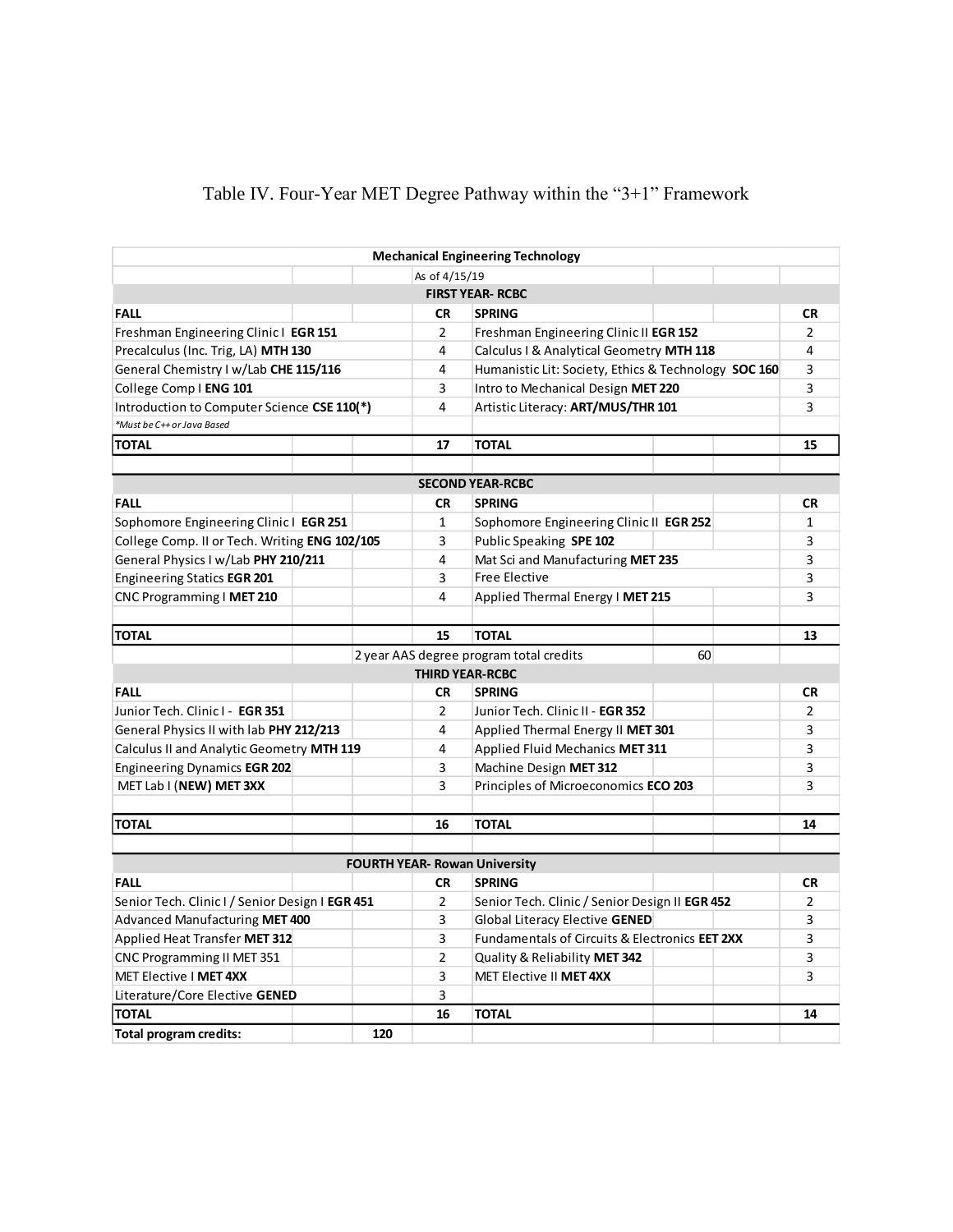### Novel "3+1" Program Delivery

As outlined through RCBC's and RU's partnership, and as a result of both institution's historical relationship, RCBC will deliver the third year (of four) in the MET program, providing an affordable and accessible pathway toward the baccalaureate degree.

The partnership includes the following key provisions relating to delivery of the third-year curriculum at RCBC:

- RU will determine the content and the learning outcomes for the courses, ensuring that the learning outcomes will be the same.
- RU will specify the credentials required for the professors chosen to teach the courses, and have the ability to review and comment on the curriculum vitae of the professors who are being considered to teach the courses.
- RCBC will be solely responsible for hiring the faculty and delivering the courses for first year to junior-level courses.
- Faculty at both institutions will periodically review the operation and success of the program.

The fourth year of the degree program will be delivered by RU, as RU courses in the RU degree programs, on the RCBC campus. The student's candidacy for the bachelor's degree will be evaluated solely by RU, and any certificates and degrees resulting from this program at the baccalaureate level will be awarded solely by RU. The RCBC campus has already been approved by the regional accreditor as an additional location where RU may offer degree completion programs.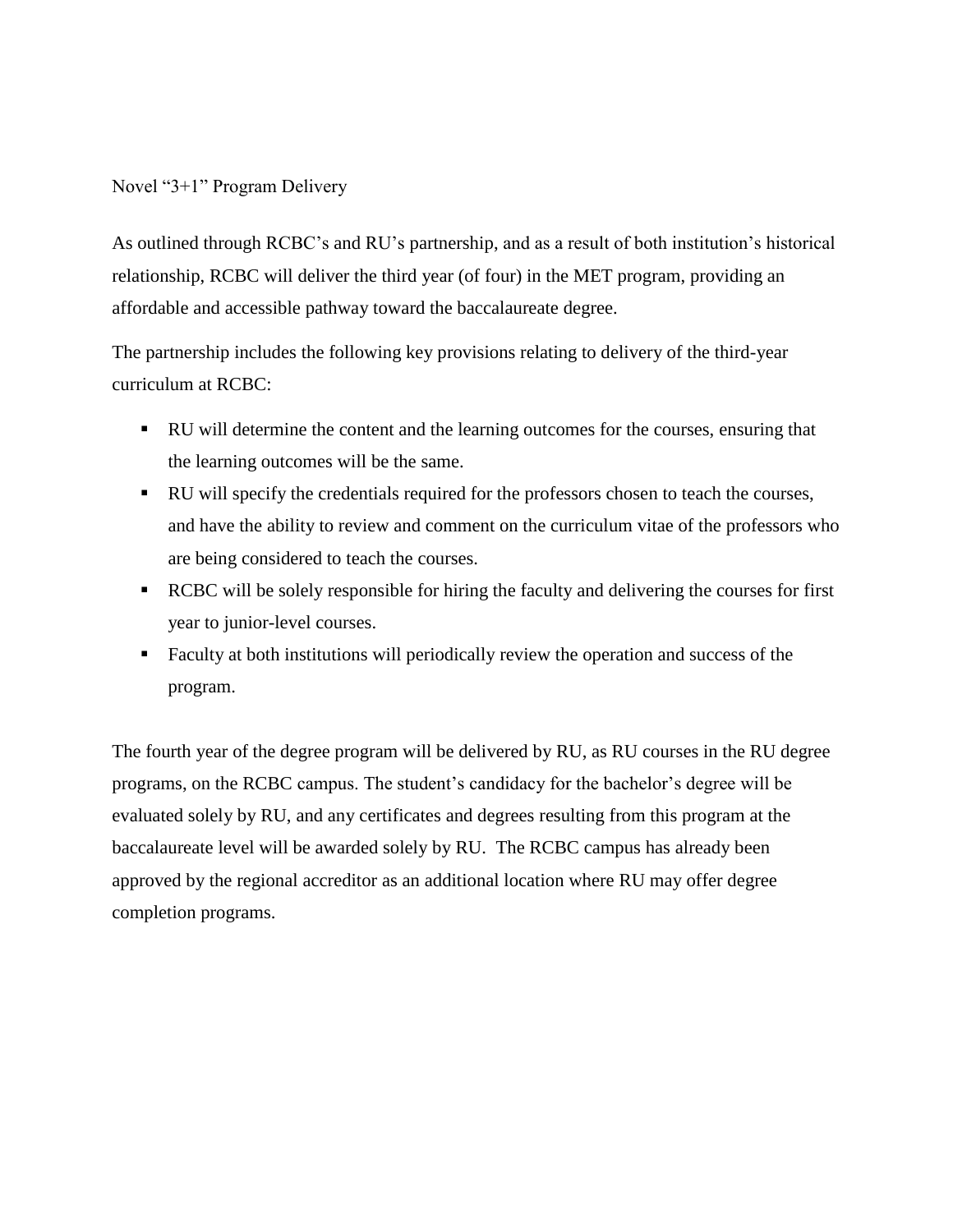#### Associate Degree-Granting Institution

For the associate degree-granting institution, RCBC, the key elements include the sharing of course syllabi and outcomes, the demonstrated ability to provide high quality academic instruction that is aligned with rigorous academic outcomes, and the presence of highly qualified, well-trained, and passionate faculty members.

The associate degree-granting institution must have processes in place to create direct analogs of any needed junior-level courses and must have effective outcomes assessment processes as well. The close monitoring of the achievement of learning outcomes will ensure the intended purpose of the "3+1" pathway is achieved. The assessments must include the same activities and criteria for success as at the baccalaureate degree-granting institution, including pre-assessments in some courses, as well as the same benchmarks, measurement methodology, and targeted learning outcomes. A close relationship between both institution's assessment offices must be developed.

Finally, in order to receive Federal financial aid, students must pursue coursework applicable to a degree program in which they are matriculated. Therefore, in order to earn up to 90 credits to transfer to the baccalaureate degree-granting institution, students must maintain aid eligibility and matriculation status beyond the initial 60 credits for an associate degree. One manner in which this can be accomplished is through the pursuit of a second aligned associate degree, in Advanced and Continuous Studies, in which there is no duplication of credits and allows students to progress to the 90 credits needed for transfer to the baccalaureate degree-granting institution as a senior.

#### Baccalaureate Degree-Granting Institution

For the baccalaureate degree-granting institution, Rowan University, a close alignment with the associate degree-granting institution courses and outcomes must be developed. Additionally, the institution must share the content and the learning outcomes for any needed courses, ensuring that the learning outcomes will be the same between both institutions.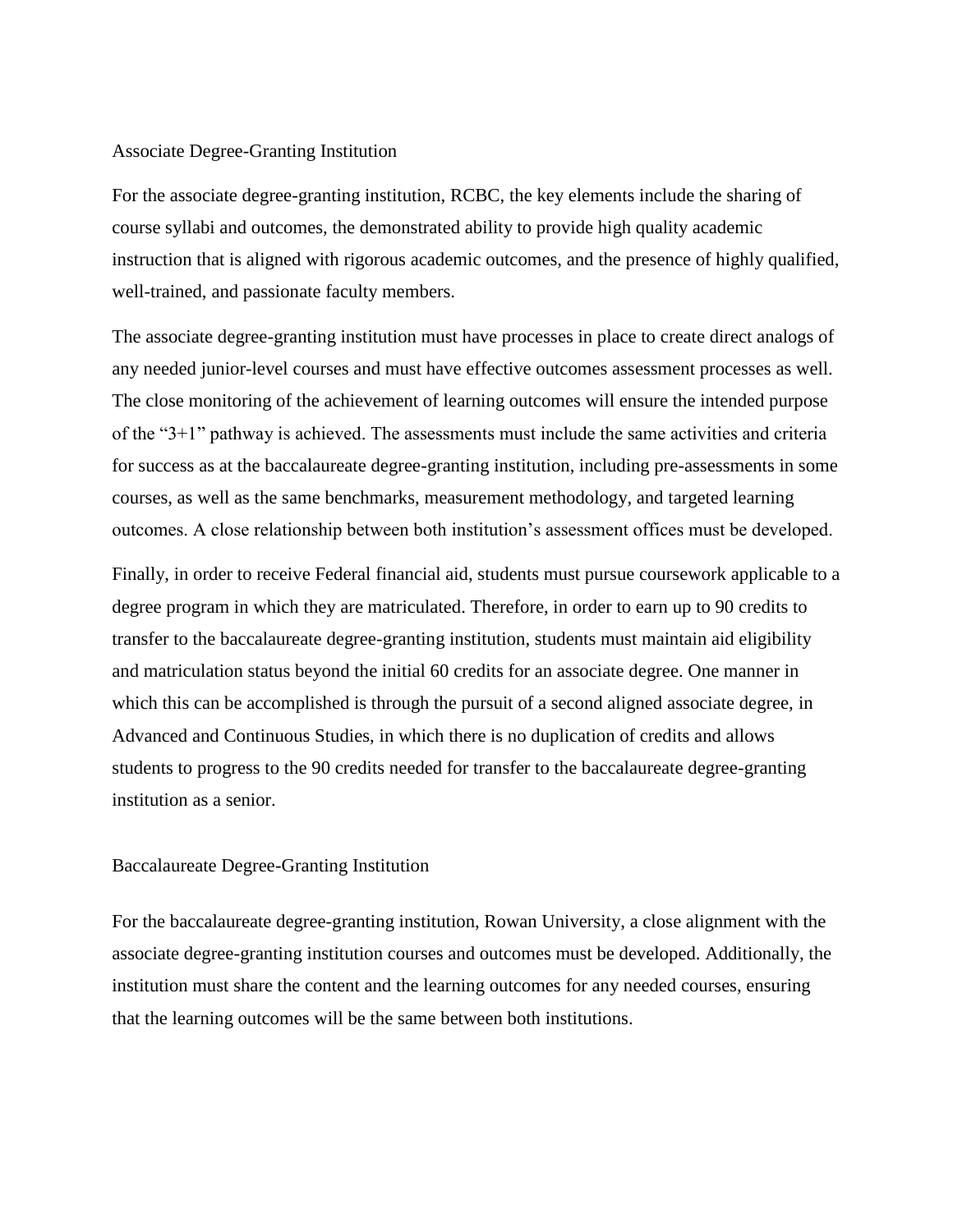Additionally, the baccalaureate degree-granting institution must be willing to share the credentials required for faculty, and have the ability to review and comment on the curriculum vitae of those being considered to teach the third year of the curriculum.

The baccalaureate degree-granting institution will be solely responsible for delivering the senior year courses and will have an opportunity to evaluate the student's candidacy for transition to the baccalaureate portion of the pathway. The baccalaureate degrees coming from this program will be awarded solely by the baccalaureate degree-granting institution.

Overall, this innovative "3+1" delivery model will provide access to both affordable and highquality educational pathways, leading to both associate and baccalaureate degrees, in academic disciplines that are in high demand, and will provide employment opportunities for graduates.

#### Benefit to Students

The need for the " $3+1$ " program model stems from the rising affordability and debt crisis affecting many students who pursue higher education to improve the quality of their lives (7, 9). Far too many students find themselves saddled with insurmountable debt incurred through the process of earning a college degree. Many students have difficulty finding timely employment in a challenging economy or eventually become underemployed, thereby making it difficult if not impossible to pay off their student loan debt. The proposed "3+1" program gives students an extension of the already affordable community college pathway towards a baccalaureate degree, in industrially relevant disciplines, with the ability to take 300-level courses at a more affordable rate. Students will then transfer to the four-year university, i.e., RU, to complete their baccalaureate degree.

Among the many benefits to students are:

• Being able to take the course at a location that is more convenient for them, in classrooms and with classmates that are already known to them.

• Paying tuition for the 300-level courses at the county college tuition rate.

• Paying tuition for the 400-level courses at a discounted RU rate if the course is taken on RCBC's campus.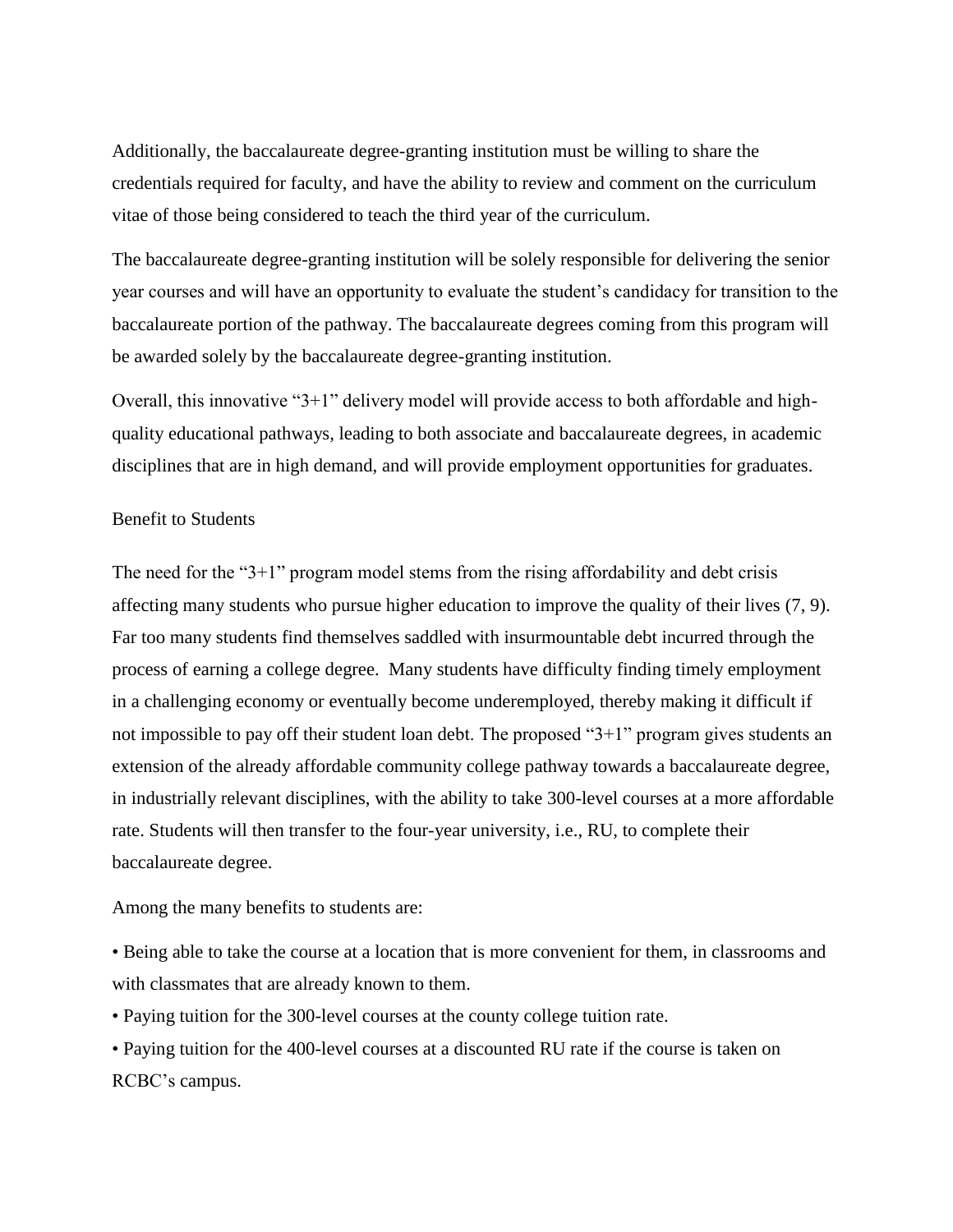• Avoiding many student fees that would be required if the student were to transfer and complete the degree on RU's campus.

Students participating in this "3+1 Program" will also be able to utilize the career services and placement office at RCBC which is more directly tied to the locale for in-field and internship requirements of the programs (where they exist), in addition to the career services (and larger alumni network) available at, and through, RU.

#### Outcomes Assessment

When specific learning principles need to be measured, overall course grades do not carry enough resolution to provide a precise determination. For example, a student may earn a grade of A in a course, but may still not have grasped and mastered a particular concept. In order to measure learning of a particular concept, student performance regarding that one concept must be probed. This often entails 'embedding' questions and problems that are carefully tailored to probe critical thinking skills pertaining to the concept of interest, and grading and compiling these results individually.

The Accreditation Board for Engineering and Technology (ABET) defines assessment as: "one or more processes that identify, collect, and prepare data to evaluate the attainment of student outcomes and program educational objectives. Effective assessment uses relevant direct, indirect, quantitative and qualitative measures as appropriate to the objective or outcome being measured. Appropriate sampling methods may be used as part of an assessment process" (8).

In general, outcomes should be written with a consideration of Bloom's Taxonomy (10) which will include an appropriate range of competencies probed including Knowledge, Comprehension, Application, Analysis, Synthesis, and Evaluation. Additionally, the learning outcomes must be framed in terms of the goals that are expected of students.

The above-described assessments will be part of a standardized assessment plan at RCBC that will include the following steps: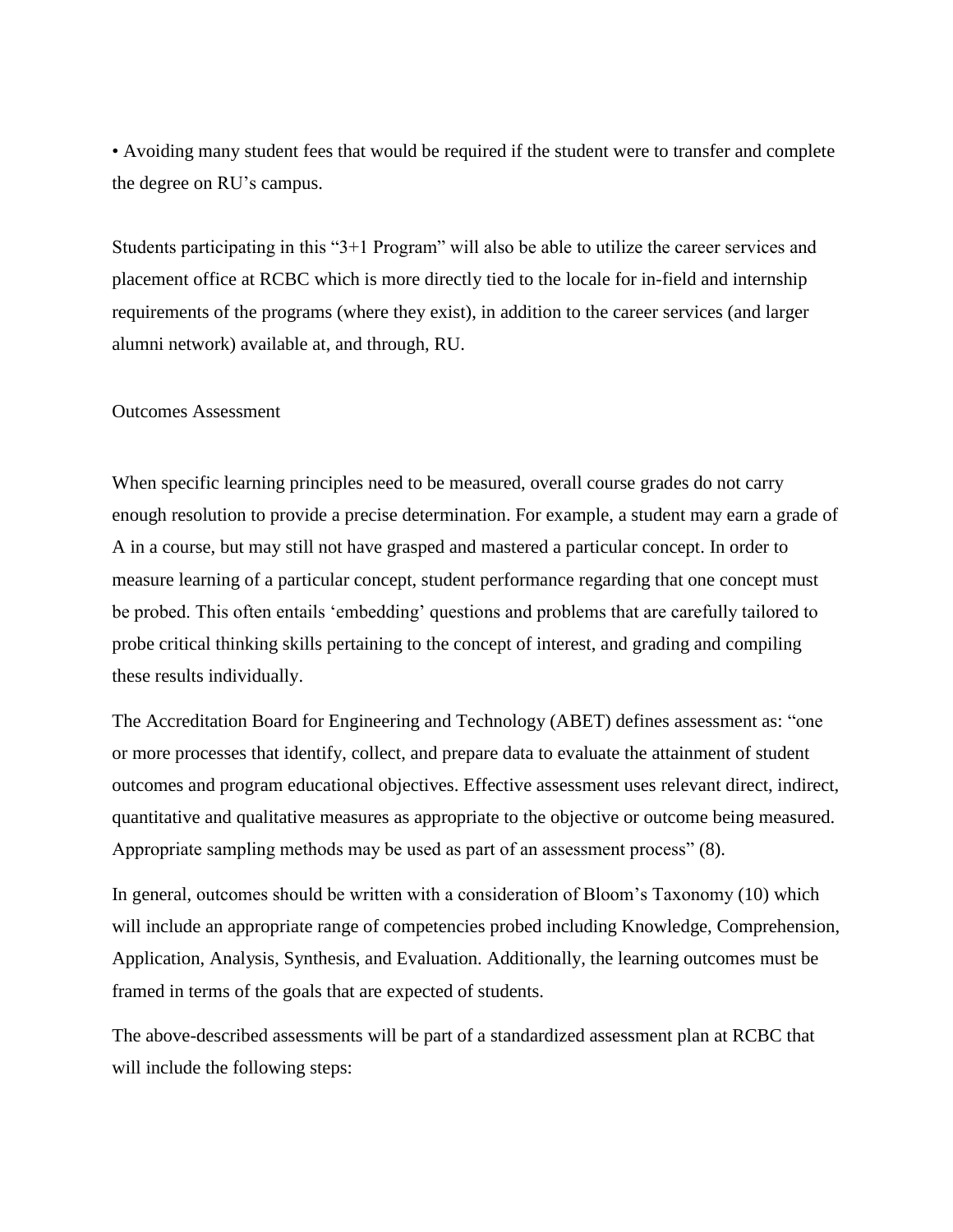1) Determine intended learning outcomes to be assessed using internal, and where possible, external benchmarks (i.e., ABET Program Educational Outcomes and Student Outcomes).

2) Develop two varied assessments for each outcome assessed and a criterion for success for each.

3) Conduct assessments and collect data using qualitative or quantitative analysis.

4) Develop an improvement plan to address weaknesses and strengths.

5) Implement the improvement plan into the operations.

At the programmatic level, RCBC follows a systematic model for the assessment of program learning outcomes (PLO's) as outlined by ABET. Within this model, all PLO's will be assessed once within a four-year cycle.

Additional detail regarding RCBC's assessment plan and standardized assessment procedures include:

• Measure quality and effectiveness in educational design and delivery, and the broader educational experience.

• Create a sustainable college climate for assessing student learning and institutional effectiveness outcomes.

• Support and encourage flexible approaches to assessment.

• Use assessment results to improve teaching, learning, utilization of campus services and engagement in student life.

The College will begin data collection for the first cohort during the Fall 2020 semester.

Sustainability Plan

It is planned that the following factors and strategies will sustain this project after NSF funding expires: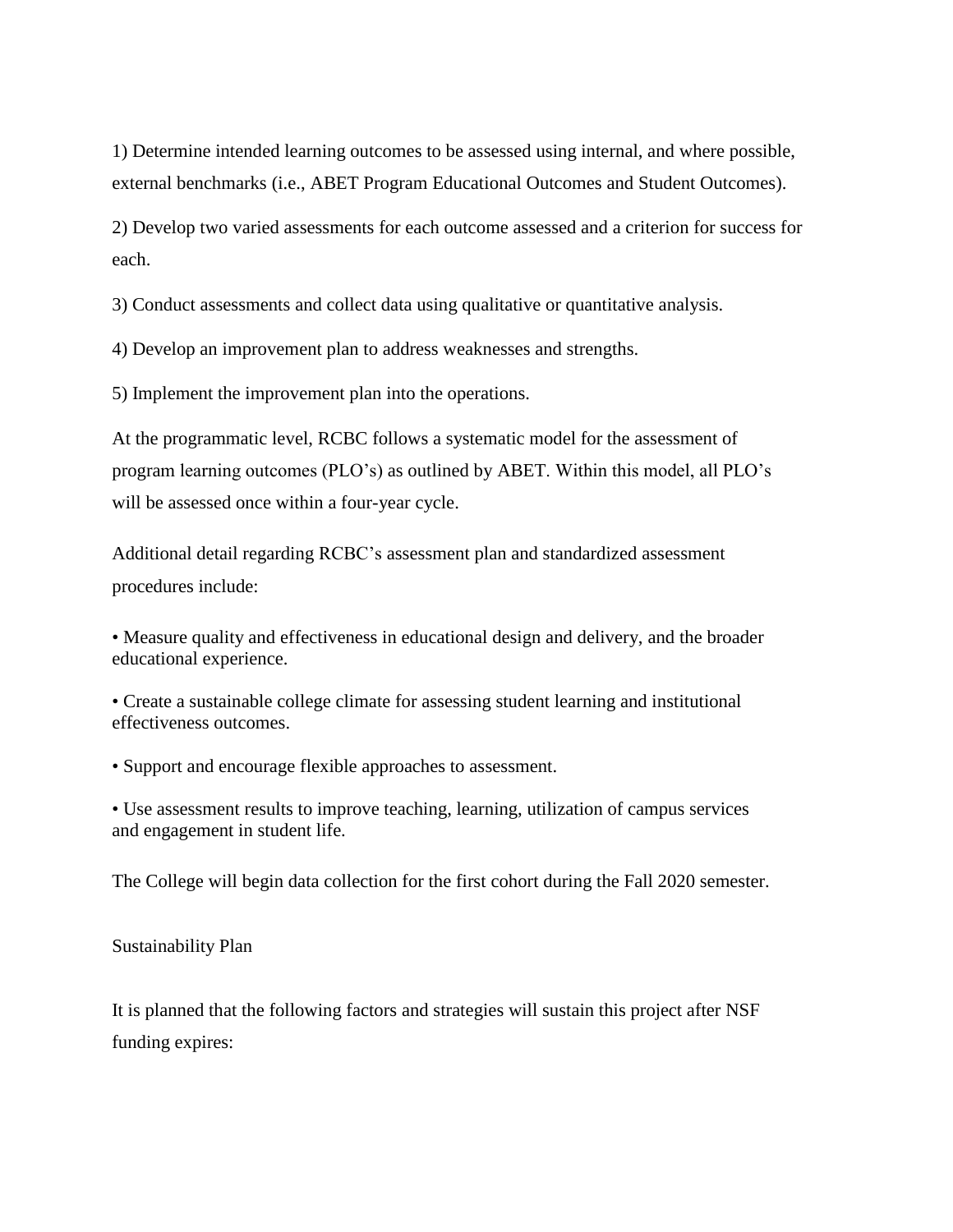1) Projected increased enrollment due to new program offerings will generate student fees and revenues needed to sustain the program.

2) The program will leverage existing resources, including equipment, facilities, and personnel as well as contribute to the development and planning of a new state-of-the-art facility.

3) The cost of additional faculty and operating personnel will be absorbed by the operating budget.

4) Outreach, recruitment, and job placement will be supported by industry partners.

5) An online tutorial for an applications library of relevant concepts will be created for sustainability.

#### Final Project Activities

The final steps of the project, currently in its concluding phase, include the completion of the applications database and the creation of stackable certificates comprised of courses within the academic program.

#### Applications Database

The importance and application of science and engineering principles in our daily lives cannot be overstated. Materials and devices from semiconductors to microprocessors to the vehicles we drive rely on a highly sophisticated understanding of applications-based principles. With a struggling global economy on many sectors, and an increased focus on persistence and graduation rates, it behooves higher education in the United States to develop a meaningful approach to teaching the linkage between academic principles and the critical applications upon which we rely so heavily.

Extending this concept beyond technical skills, it has been shown from interactions with industry partners that non-technical or professional skills are also important. A comprehensive list of the technical, and non-technical, skills required by industry are outlined in Table V. Also indicated are the academic programs divisions within RCBC that the competency may be delivered and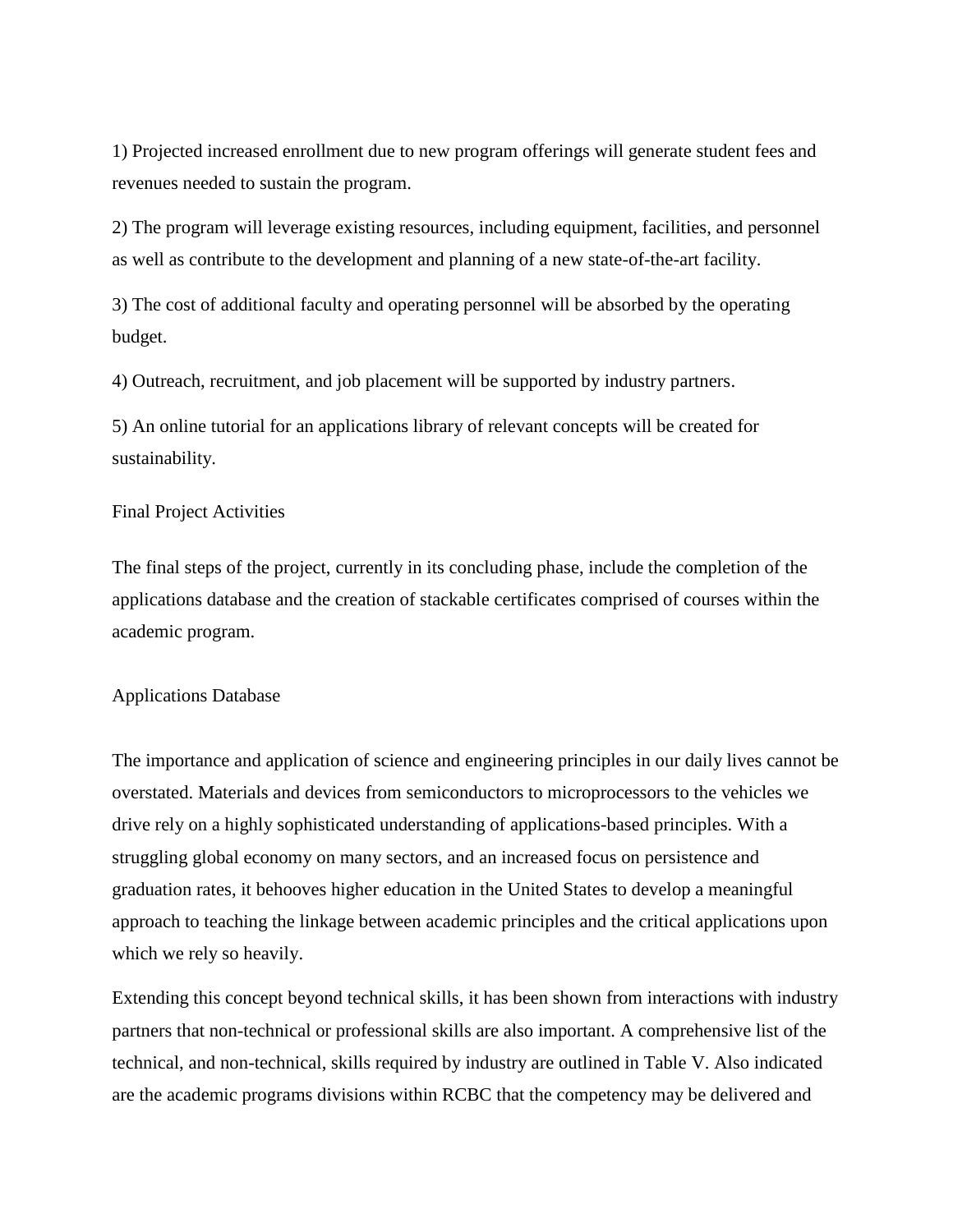have relevance. (HSC-Health Sciences, LA=Liberal Arts, and STEM=Science, Technology, Engineering, and Mathematics).

|  | Table |  |
|--|-------|--|
|--|-------|--|

| Skills Required by Industry                   | <b>Academic Division</b> |
|-----------------------------------------------|--------------------------|
|                                               |                          |
| <b>Applied Basic Mathematics</b>              | HSC, LA, STEM            |
| CAD/Imaging/Parametric Modelling              | HSC, STEM                |
| <b>Blueprint and Plan Reading</b>             | <b>STEM</b>              |
| (CNC) Programming/Basic Mathematics/Geometry  | HSC, LA, STEM            |
| Communication-Speaking                        | HSC, LA, STEM            |
| Communication-Writing                         | HSC, LA, STEM            |
| Computer Programming/Logic                    | HSC, LA, STEM            |
| Creativity/Critical Thinking/Problem Analysis | HSC, LA, STEM            |
| Geometric Dimensioning and Tolerancing        | <b>STEM</b>              |
| Safety/Risk Management                        | HSC, LA, STEM            |
| Teamwork/Collaboration/Interpersonal Skills   | HSC, LA, STEM            |
| Work Ethic                                    | HSC, LA, STEM            |

The formalized incorporation of applications will have the following common elements (11):

1) The application must have some readily identifiable significance; both in terms of functionality and economic benefit, and the underlying and reliant principles must be readily identifiable and well understood.

2) The underlying and reliant principles must be summarized in plain language and communicated with simple figures or tables when appropriate, and supported with student and instructor resource materials including background, OER materials, instructor teaching notes, student study notes, short tests and quizzes, and outcomes assessment criteria.

3) The application and principles must have significance to an emerging student, both in future academic courses (on the undergraduate and possibly graduate levels) and in their career experiences.

4) The introduction and development of the application must follow a sound pedagogical approach (i.e., the inclusion of Bloom's taxonomy in defining outcomes, etc.), as well as a standardized and consistent academic outcomes/assessment measurement approach.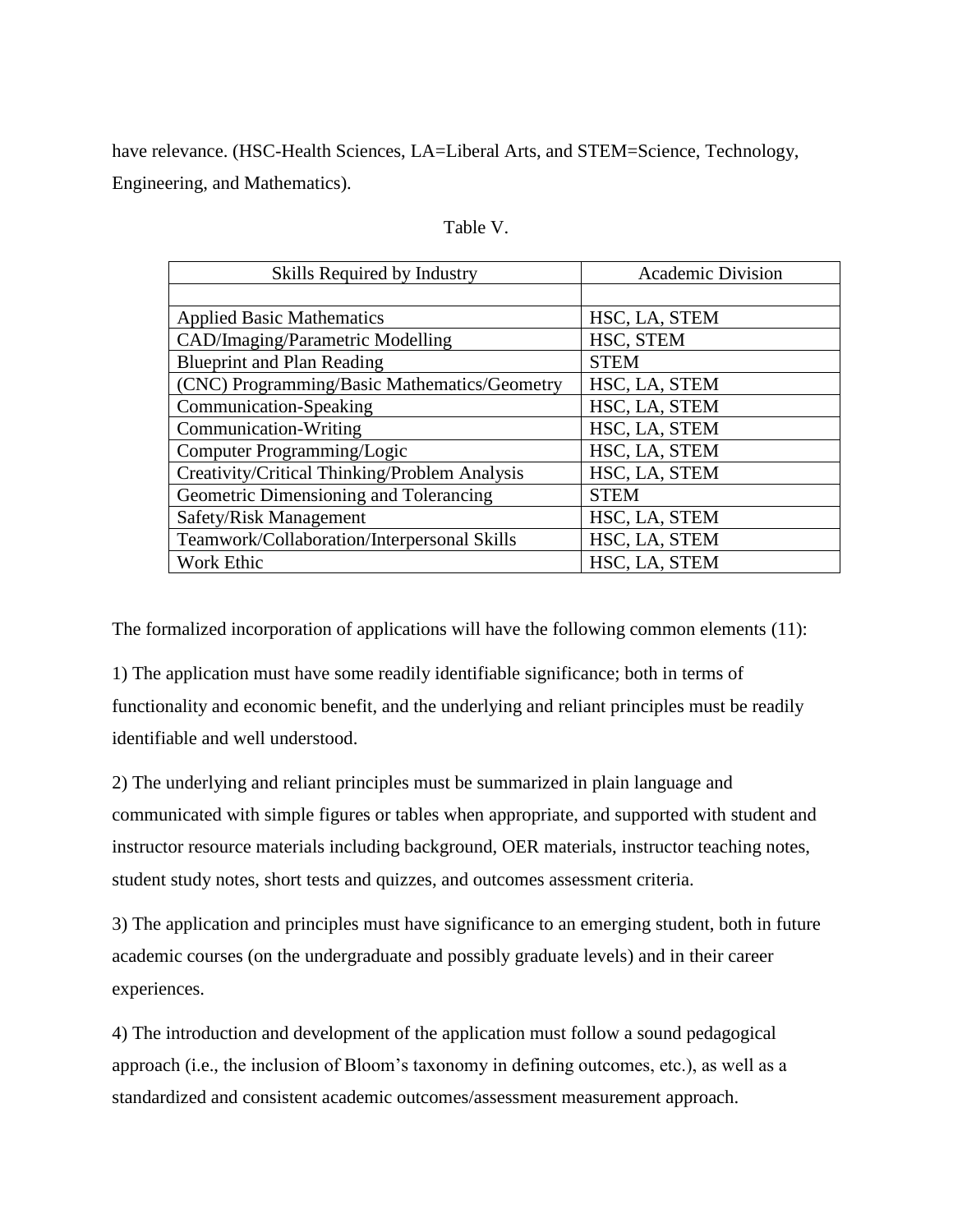#### Stackable Certificates

Through interactions with industry partners, it has come to light that within an Advanced Manufacturing curriculum and framework, there is a need for discrete opportunities to recognize the acquisition of program competencies, within a narrower scope and a more abbreviated timeline. This will be accomplished through the creation of shorter duration certificates, embedded within the program. The ability to earn certificates benefits associate and baccalaureate degree students by providing demonstrable milestones and feedback throughout the degree pathway, which will be of interest to employers.

Furthermore, stackable certificates benefit employers by providing a means to educate current employees in important skills and competencies who may already have a degree, or need training in only a portion of the Advanced Manufacturing degree program.

#### Summary

The current project employed an innovative approach toward collaboration between a College (RCBC) and a University (Rowan University) for the development of a Mechanical Engineering Technology baccalaureate degree "3+1" pathway. Both the associate and baccalaureate degrees have an advanced manufacturing focus. This unique "3+1" partnership between an associate degree-granting institution and a baccalaureate degree-granting institution involves a studentcentric and affordable cost model in which the first three years are delivered by RCBC, and the fourth year is delivered by RU, on RCBC's campus.

The new program was created with significant industrial partner input and is aligned with the ABET-ETAC criteria for MET programs. Both non-technical and technical competencies, identified as important by industry partners, are a focus of the program.

Finally, this novel and innovative educational delivery model will allow students to achieve a high-quality baccalaureate degree in mechanical engineering technology for close to the cost of a single year at some institutions.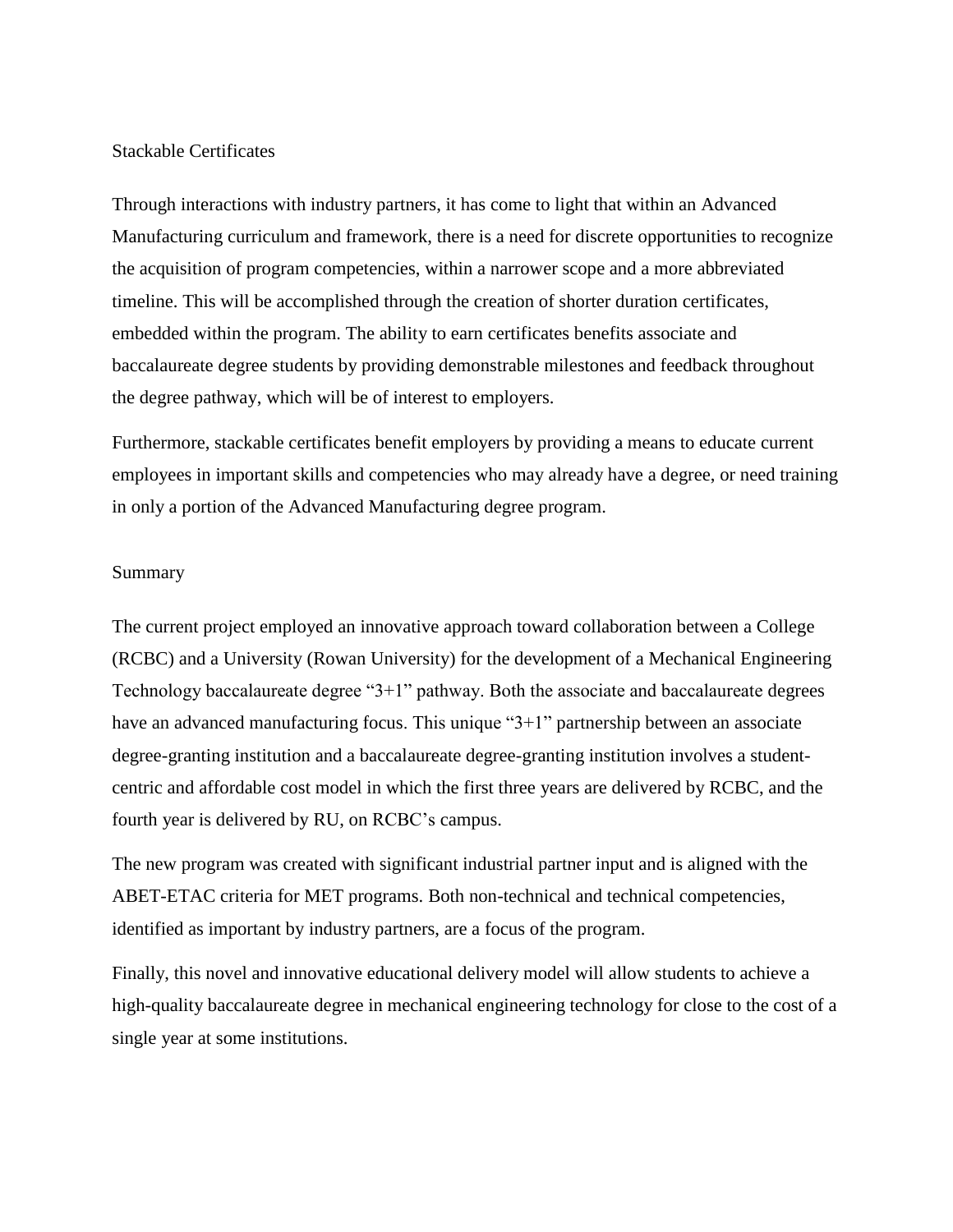#### Acknowledgements

The authors wish to thank and recognize members of the Project Management team, the Grants department, as well as the Compliance, Assessment, and Research department for their efforts in facilitating communication between stakeholders and for helping to achieve many important goals of the project. These personnel include Mr. Daniel Sullivan, the STEM-NSF Grant Project Manager, Ms. Elaine Young, the NSF Grant Coordinator, Ms. Eileen Swiatkowski, Senior Grants Specialist, and Ms. Kathryn Strang, Director of Compliance, Assessment and Research.

The authors also wish to gratefully acknowledge the support of the National Science Foundation (NSF), through the Division of Undergraduate Education DUE), which made this effort possible under DUE-1601487. Any opinions, findings, and conclusions or recommendations expressed in this material are those of the authors and do not necessarily reflect the views of the National Science Foundation.

The authors also wish to broadly acknowledge Rowan College at Burlington County and Rowan University for the extensive support offered throughout the project specifically related to the development and alignment of the mechanical engineering technology curricula.

#### Bibliography

(1) "Why Higher Ed and Business Need to Work Together," Michael D. King, Harvard Business Review, July 17, 2015.

(2) "TUEE: Transforming Undergraduate Education in Engineering. Phase I. Synthesizing and Integrating Industry Perspectives," a workshop held jointly by the American Society for Engineering Education (ASEE) and the National Science Foundation (NSF), May 2013.

(3) "Glossary of Advanced Manufacturing Terms," www.manufacturing.gov, February 2017. https://www.manufacturing.gov/news-2/news/glossary-of-advanced-manufacturing-terms.

(4) "Help Wanted: American Manufacturing Competitiveness and the Looming Skills Gap," Craig A. Giffi, et al. Deloitte Review Issue 16, January 2015. [https://dupress.deloitte.com/dup](https://dupress.deloitte.com/dup-us-en/deloitte-review/issue-16/manufacturing-skills-gap-america.html)[us-en/deloitte-review/issue-16/manufacturing-skills-gap-america.html.](https://dupress.deloitte.com/dup-us-en/deloitte-review/issue-16/manufacturing-skills-gap-america.html)